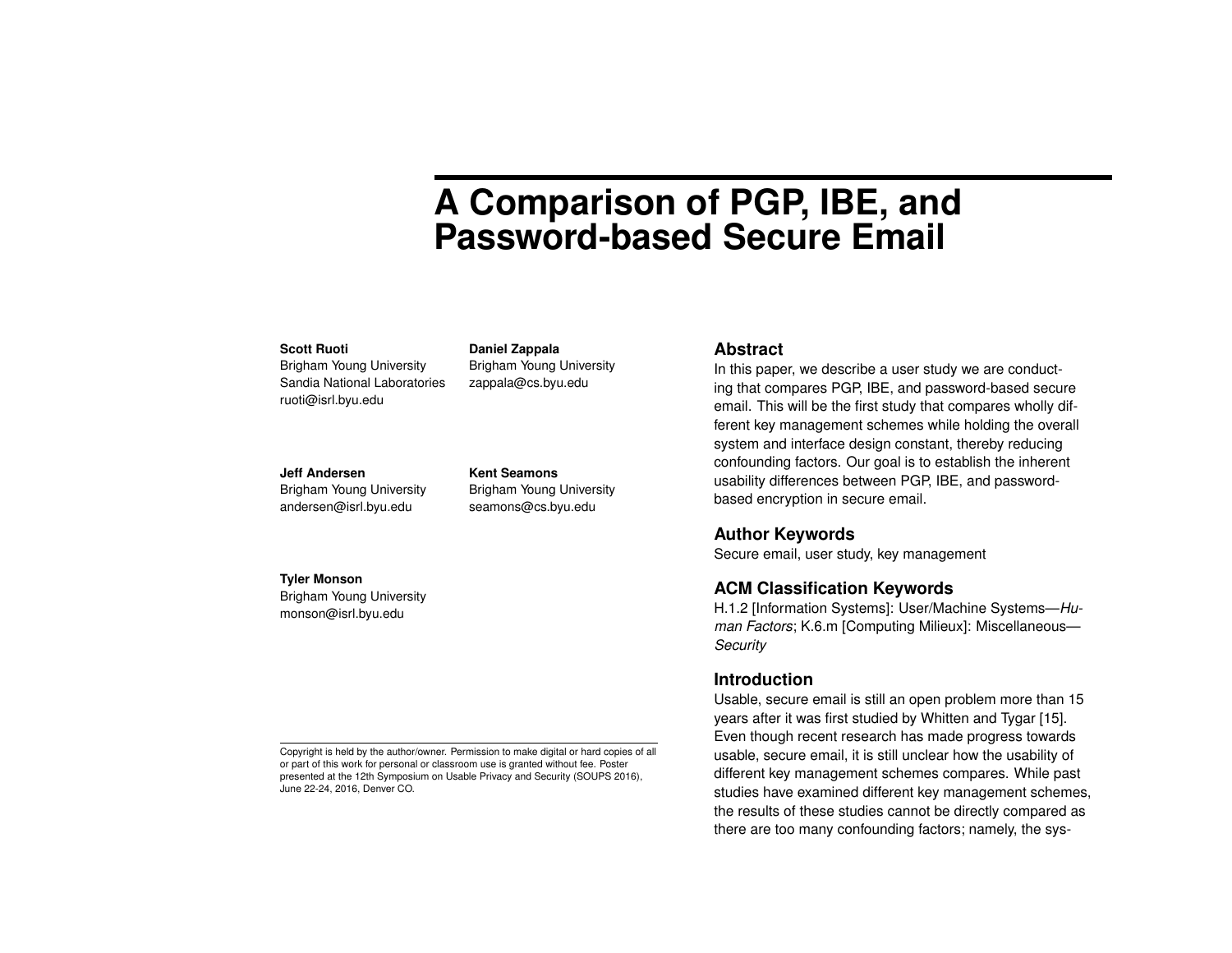tems in which the key management schemes were implemented had entirely different interface designs.

To address these issues and better understand the inherent usability trade-offs between PGP,  $IBE<sub>1</sub><sup>1</sup>$  $IBE<sub>1</sub><sup>1</sup>$  $IBE<sub>1</sub><sup>1</sup>$  and passwordbased key management, we have created implementations of each of these key management schemes. These implementations share the same overall design, differing only as needed for each different key management scheme. We are currently conducting a usability study of these prototypes using a paired-participant study methodology [\[7\]](#page-4-1).

# **Related Work**

Whitten and Tygar [\[15\]](#page-4-0) conducted the first formal user study of a secure email system (i.e., PGP 5), which uncovered serious usability issues with key management and users' understanding of the underlying public key cryptography. They found that a majority of users were unable to successfully send encrypted email in the context of a hypothetical political campaign scenario. The results of the study took the security community by surprise and helped shape modern usable security research. Sheng at al. demonstrated that despite improvements made to PGP in the seven years since Whitten and Tygar's original publication, key management was still a challenge for users [\[13\]](#page-4-5). Furthermore, they showed that in the new version of PGP encryption and decryption had become so transparent that users were unsure if a message they received had actually been encrypted. In a separate study, Garfinkel and Miller showed that the usability of secure email could be improved by automating key management [\[5\]](#page-4-6).

More recently, we conducted a series of user studies with Private WebMail (Pwm), a secure email prototype that tightly integrates with the Gmail web interface. In our first

study, we showed that participants found Pwm to be usable, but that some users made mistakes and were hesitant to trust the system due to how transparently it secured their messages [\[11\]](#page-4-3). Based on feedback from this study, we modified Pwm and conducted a second user study [\[8\]](#page-4-4); the results of this study were highly encouraging, with Pwm rated as highly usable and no significant issues detected. We also conducted a study where we compared Pwm against three other secure email tools [\[7,](#page-4-1) [10\]](#page-4-8): Virtru (key-escrow), Tutanota (depot-based), and Mailvelope (PGP). Our results showed that participants preferred Pwm over the alternatives, and that even a modern PGP secure email tool is unusable. MessageGuard incorporate all the best practices learned across our studies.

In a replication of our first study of Pwm, Atwater et al. verified that participants responded positively to automatic key management [\[1\]](#page-4-9). They created a mock-up of Mailvelope that automatically generates keys for users, shares the public key with a key server, and automatically retrieves an email recipient's public keys as needed. Unfortunately, the mock-up did not include working key discovery, instead relying on hard-coded recipient keys. As noted in their paper, this led to a problem in the simulation of the study task, limiting the conclusiveness of the results. The PGP-based secure email tool in our study incorporates ideas proposed by Atwater et al., but is fully functional and should lead to a more accurate analysis of PGP's inherent usability.

Bai et al. recently studied variations in PGP key management [\[2\]](#page-4-10). Their study held the user interface constant while varying the method by which users discover PGP keys between manual key exchange and automated key discovery through a key directory service. Their work demonstrates the effectiveness of holding user interfaces constant when evaluating aspects of key management.

# **MessageGuard**

MessageGuard is a research framework for rapidly building and comparing content-based encryption prototypes [\[9\]](#page-4-2). Message-Guard had several several benefits:

- Prototypes built using MessageGuard share the same basic system and interface design.
- MessageGuard's email interface has consistently been rated as highly usable [\[11,](#page-4-3) [7,](#page-4-1) [8\]](#page-4-4).
- MessageGuard support pluggable key management, allowing us to easily switch out the key management scheme of each variant.

<span id="page-1-0"></span><sup>&</sup>lt;sup>1</sup> lidentity-based encryption [\[12\]](#page-4-7).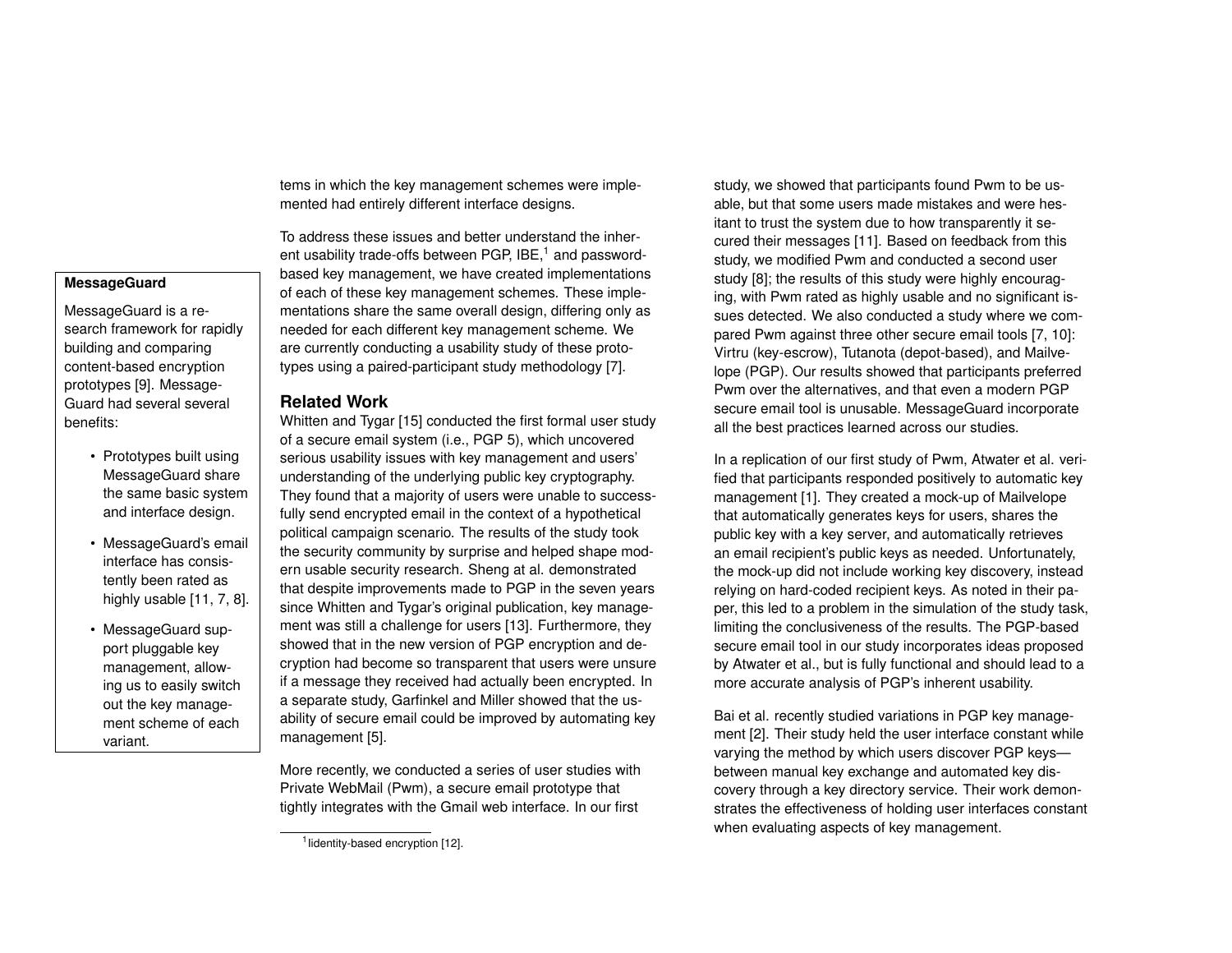### **Systems**

Using MessageGuard (see sidebar) we built three variants of secure email: PGP, IBE, and password-based, referred to as MG-PGP, MG-IBE, and MG-PW, respectively. The system and interface design for each system is identical except for the functionality and interfaces that must differ for each key management scheme. Each system can be downloaded separately for testing at [https://messageguard.io/](https://messageguard.io/{pgp,ibe,passwords}) [{pgp,ibe,passwords}](https://messageguard.io/{pgp,ibe,passwords}).

In the remainder of this section we give a brief description of each key management scheme and the interface elements unique to that scheme.

**PGP** As users install MG-PGP, they are first instructed to create an account at the key server and verify ownership of their email address.<sup>[2](#page-2-0)</sup> When a user sends a message, one of two things will occur: (1) a recipient hasn't setup MG-PGP and an email is generated that asks the recipient to install MG-PGP so that they can be sent an encrypted email; (2) all recipients have already setup MG-PGP and encryption continues without any delay.

**IBE** MG-IBE functions similarly to MG-PGP, except that MG-IBE can encrypt messages for recipients who have not yet installed MG-IBE because IBE public keys are just email addresses. This obviates the need for users to ask their recipients to first install MG-IBE.

**Password-based** Unlike MG-PGP or MG-IBE, users of MG-PW do not need to register at the key server. When these users encrypt a message, they will be prompted to generate a password that is used to encrypt the message. They are also informed that they will need to share this

password with any recipients using an out-of-band method (e.g., phone call). When recipients receive a message, they must enter the password in order to decrypt it.

# **Methodology**

We are conducting an IRB-approved user study that compares the three secure email variants. Our methodology is based on a methodology we introduced in prior studies of secure email [\[7,](#page-4-1) [10\]](#page-4-8). This methodology tests secure email using pairs of participants to better simulate grassroots adoption. The study is a within-subjects design involving a total of 40 – 50 pairs of participants.

## *Study Design*

When participants arrive, they provide written consent and are read a brief introduction detailing the study. Participants are informed that they will be in separate rooms during the study and will use email to communicate with each other. Participants are also informed that a study coordinator will be with them at all times, and can answer questions they might have.

During the study, participants role-play a tax preparation scenario. Participant A (hereafter referred to as Johnny) is told they need Participant B's (hereafter referred to as Jane) help with filing taxes. Johnny is also told that since he is sending sensitive information (e.g., SSN) that he should encrypt his information. Johnny is also given the URL for one of the three secure email variants we are testing. Jane is told to wait for her friend to send her an email with his tax information. Once Jane has received this information, she is instructed to (securely) reply to Johnny with a confirmation code to conclude the task.

While participants wait to receive email from each other, they are allowed to browse the Internet, use their phones, or engage in other similar activities. This is done to pro-

## **Data Analysis**

Each system will be analyzed and compared using the following metrics:

- The System Usability Scale (SUS).
- Time taken to complete each stage of the task.
- Number of mistakes participants make. Mistakes are defined as sending sensitive information in the clear.
- Percentage of participants who prefer the system over the others tested.

Additionally, we will analyze participants' qualitative feedback in order to better understand the strengths and weaknesses of each system.

<span id="page-2-0"></span> $2$ This is necessary in order to ensure that only valid public keys are uploaded to the server.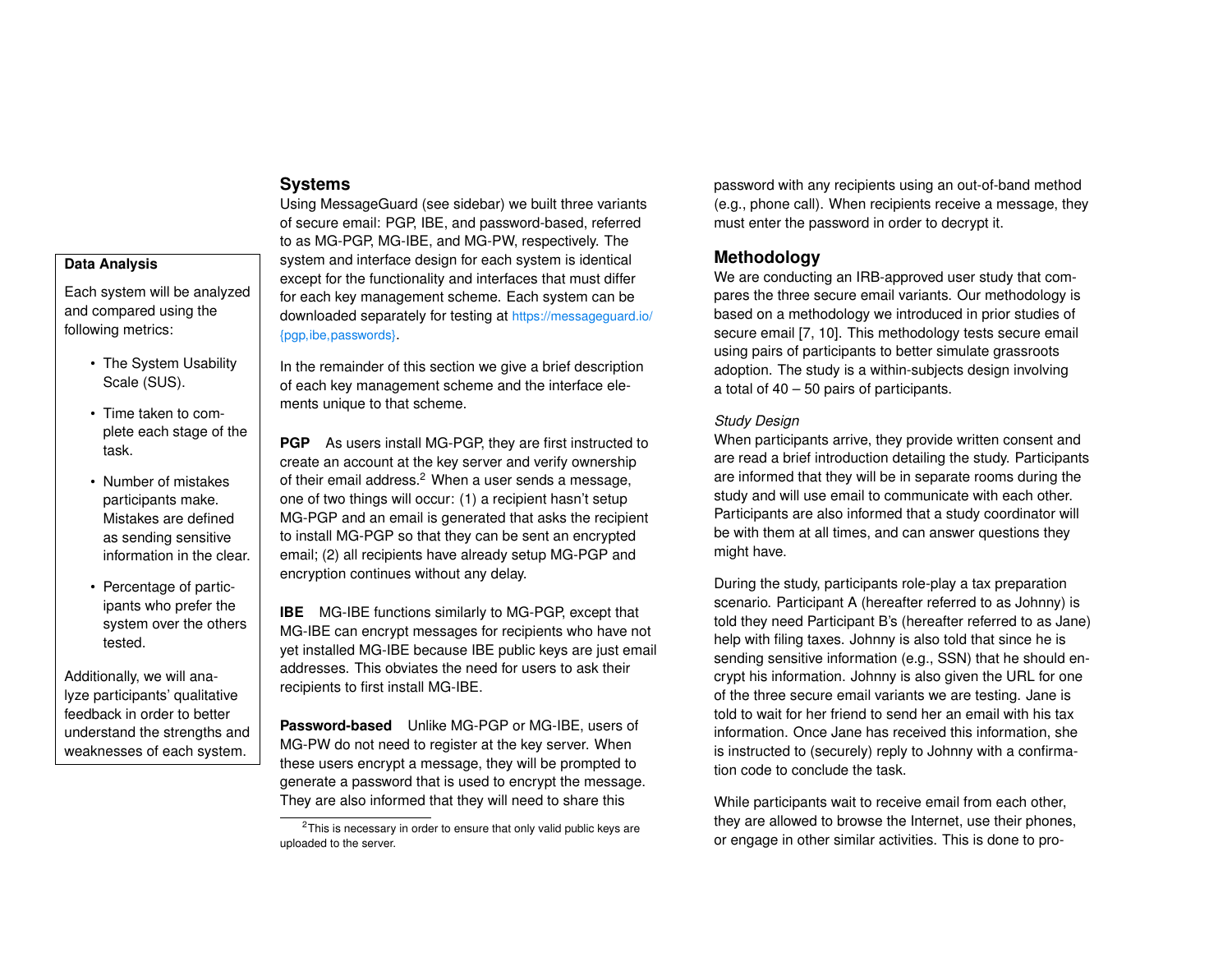# **Study Limitations**

Our study has limitations common to all existing secure email studies. First, our populations are not representative of all groups, and future research could broaden the population (e.g., outside the USA, non-Gmail users). Second, our study was short-term, and future research should look at these issues in a longer-term, longitudinal study. Third, our study is a lab study and has limitations common to all studies run in a trusted environment [\[6,](#page-4-11) [14\]](#page-4-12).

In our study we only examine the case where a single user sends email to one other user. While this is the most likely scenario for secure email among the masses, future work could also explore alternative scenarios (e.g., sending to multiple users, mailing lists).

vide a more natural setting for the participants, as well as to avoid frustration if participants have to wait for an extended period of time while their friends figure out how to use secure email. Study coordinators are allowed to answer questions related to the study, but are not allowed to provide instructions on how to use the secure email systems. If participants become stuck and ask for help, they are invited to consider how they would solve a similar problem in the real world.

*Study Questionnaire and Post-Study Interview* We administer our study questionnaire using the Qualtrics web-based survey software. At the start of the study, participants answer a set of demographic questions. Afterwards, participants complete the study task for each of the three systems. The order in which they use each system is randomized.

Upon completing the study task for each system, participants are asked several questions related to their experience with that system. First, participants complete the ten System Usability Scale questions [\[3,](#page-4-13) [4\]](#page-4-14). Second, participants are asked to describe in their own words what they liked about the secure email system, what they would change, and why they would change it.

After the completion of the survey, study coordinators conduct a post-study interview with their respective participants. Study coordinators focus on issues that had arisen during the study and probe for more details regarding areas of confusion. Coordinators also assess how well users understand the very different security models inherent in the different key management schemes.

After the participants complete their individual post-study interviews, they are brought together for an additional poststudy interview. In this group interview, participants are

asked to discuss their experience with each other. Additionally, they are asked to describe how their ideal secure email system would function; while participants are not system designers, our experience has shown that when asked to design ideal systems, participants often reveal preferences that otherwise remain unspoken [\[11,](#page-4-3) [7\]](#page-4-1).

#### *Study Setup*

We are gathering participants using Craigslist and by distributing posters broadly across our local university. Participants are required to be accompanied by a friend, who serves as their counterpart for the study. To standardize participants' experience, both participants are required to have and use their personal Gmail account.

Participants are given sixty minutes to complete the study, with about 35-40 minutes allocated for task completion. Both participants are compensated \$15 USD for their participation.

# **Conclusion**

It is unclear how the inherent usability of various key management schemes compare against each other. To better understand this question, we have developed three secure email tools that use PGP, IBE, and password-based encryption, respectively. Each of these systems are developed using MessageGuard, ensuring that they collectively have a consistent system and interface design, differing only in ways that are intrinsic to each key management philosophy. This is the first study to directly compare wholly different key management schemes while holding the interface largely constant. We believe that this will provide us with valuable insights on the inherent usability trade-offs between each approach.